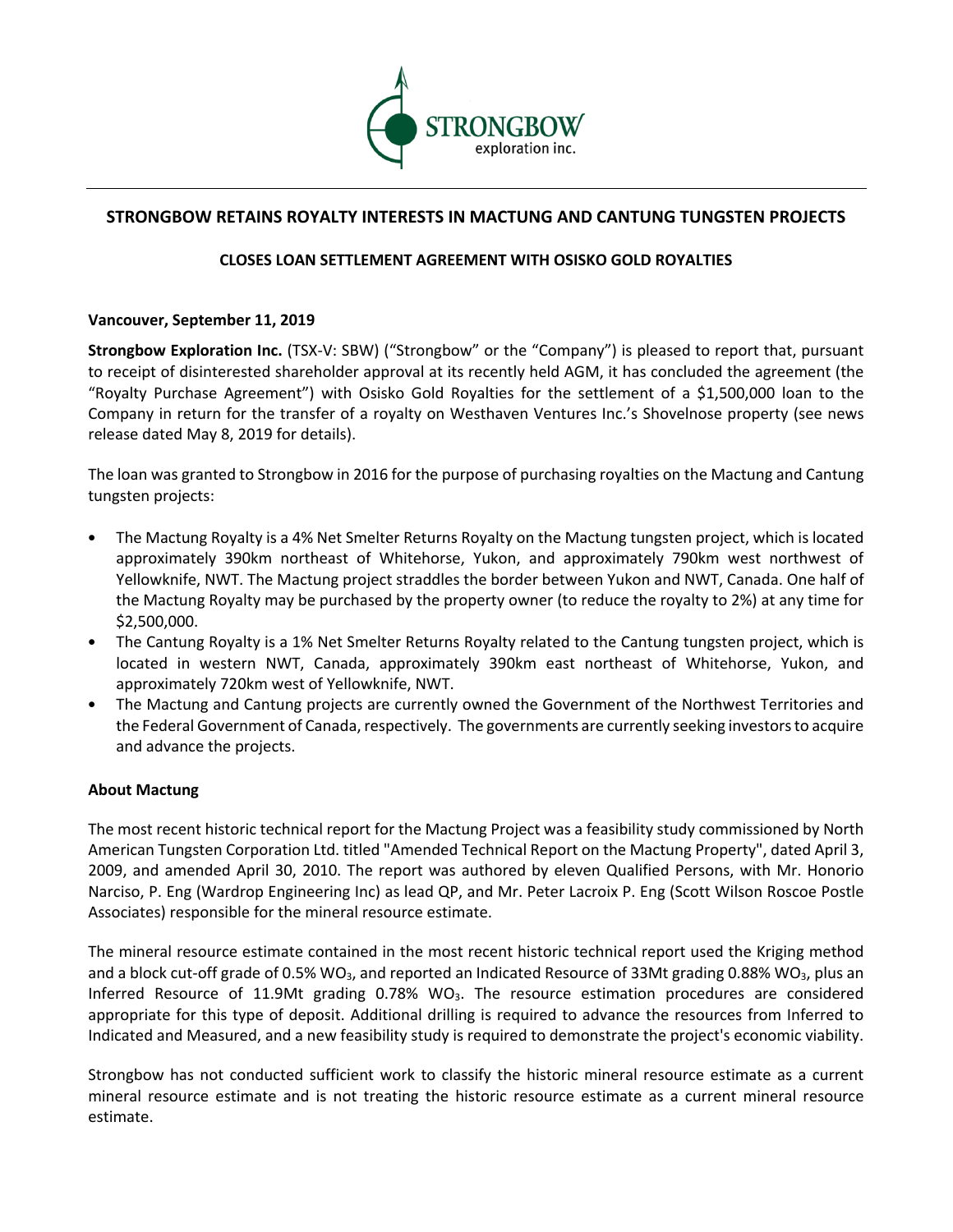The deposit is currently owned by the Government of NWT, whose intention is to sell the asset in order for project development to proceed.

### **About Cantung**

Cantung was an operating tungsten mine until 2015, when the owner of the mine, North American Tungsten Corp (NATC), entered CCAA proceedings.

The most recent historic technical report for the Cantung Project was commissioned by North American Tungsten Corporation Ltd when Cantung was still an operating mine. Titled "Technical Report on the Cantung Mine, Northwest Territories, Canada", dated September 19, 2014, the report was authored by Mr Brian Delaney, P. Eng, and Mr. Finley Bakker P. Geo, Mine Manager and Technical Services Superintendent at the Cantung Mine, respectively.

In the historic technical report, historic Probable Mineral Reserves were reported as 1,818,000 tons grading 0.81% WO<sub>3</sub>. The historic Probable Mineral Reserves were calculated using a 0.5% WO<sub>3</sub> cut-off grade, and a minimum mining width of 15 feet.

The historic Probable Mineral Reserves were a subset of the historic Indicated Mineral Resource which reported 3,839,000 tons grading  $0.97\%$  WO<sub>3</sub>, using the same  $0.5\%$  WO<sub>3</sub> cut-off grade. An additional historic Inferred Mineral Resource estimate reported 1,370,000 tons grading 0.8% WO<sub>3</sub> using the same 0.5% WO<sub>3</sub> cut-off grade.

Additional drilling is required to expand the resource prior to a decision to restart mining operations at Cantung.

Strongbow has not conducted sufficient work to classify the historic mineral resource estimate as a current mineral resource estimate and Strongbow is not treating the historic resource estimate as a current mineral resource estimate.

The Company paid \$1,500,000 to Teck for the acquisition of the Mactung and Cantung royalties (see Company news release dated March 16, 2016) and is required to make a further \$1,500,000 payment to Teck on the earlier of a development decision at Mactung or the re-commencement of commercial production at Cantung.

#### **The Shovelnose Royalty**

The Shovelnose Royalty is a 2% Net Smelter Returns Royalty on Westhaven Ventures' Shovelnose Gold Project, located in British Columbia. One half of the Shovelnose Royalty may be purchased by the property owner to reduce the royalty to 1% at any time for \$500,000.

For additional information please contact: Irene Dorsman at (604) 210 8752 or by e-mail at idorsman@strongbowexploration.com or Sherman Dahl of Pretium Communications at (250) 558 8340.

Blytheweigh (Financial PR/IR-London) Tel: +44 207 138 3204

Tim Blythe tim.blythe@blytheweigh.com Camilla Horsfall camilla.horsfall@blytheweigh.com

#### **ON BEHALF OF THE BOARD OF DIRECTORS**

*"Richard D. Williams"* Richard D. Williams, P.Geo

*Neither the TSX Venture Exchange nor its Regulation Services Provider (as that term is defined in the policies of the TSX Venture Exchange) accepts responsibility for the adequacy or accuracy of this release.*